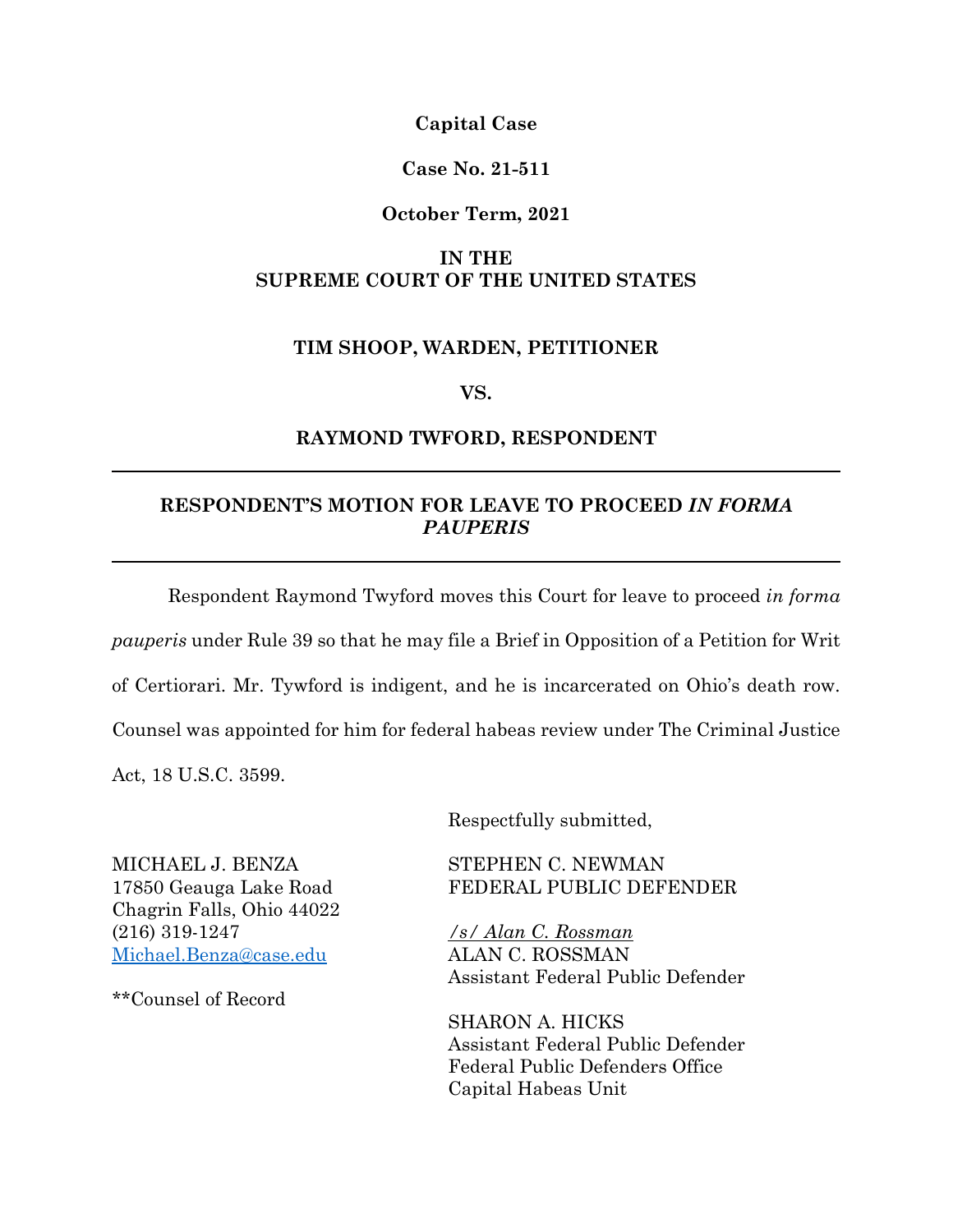1660 W. Second Street, Suite 750 Cleveland, Ohio 44113 (216) 522-4856;(216) 522-1951 fax [Alan\\_Rossman@fd.org;](mailto:Alan_Rossman@fd.org) [Sharon\\_Hicks@fd.org](mailto:Sharon_Hicks@fd.org)

## **Counsel for Respondent Raymond Twyford**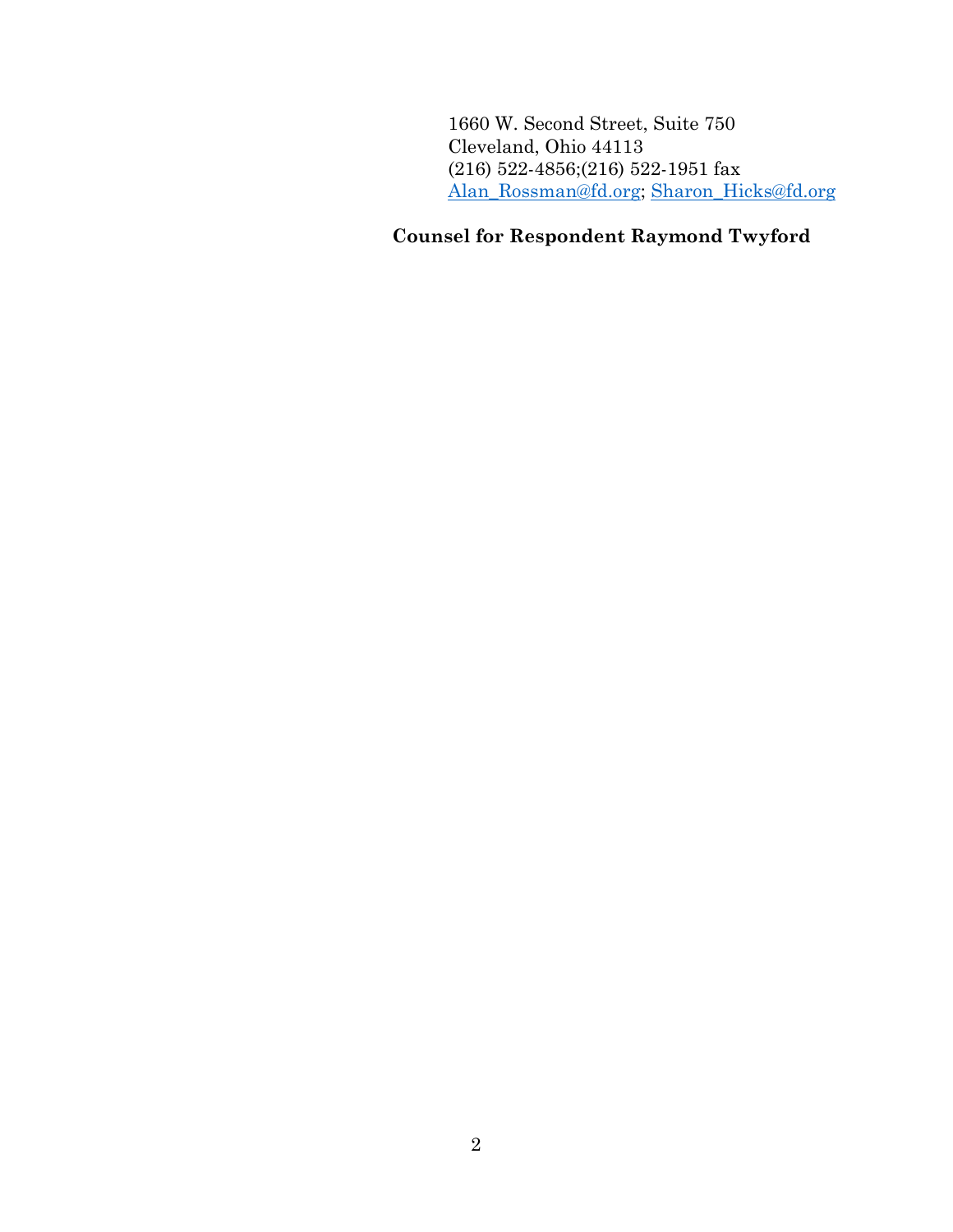No. 21-511

## IN THE

## SUPREME COURT OF THE UNITED STATES

— PETITIONER TIM SHOOP, WARDEN

VS.

— RESPONDENT(S) RAYMOND TWYFORD

## MOTION FOR LEAVE TO PROCEED *IN FORMA PAUPERIS*

The respondent asks leave to file the attached brief in opposition without prepayment of costs and to proceed *in forma pauperis.*

Please check the appropriate boxes:

-Respondent has previously been granted leave to proceed *in forma pauperis* in x the following court(s):

U.S. District Court, Southern District of Ohio, Seventh Appellate District, Sixth Circuit Court

of Appeals, Supreme Court of the United States, Jefferson County Court of Common Pleas

- Respondent has **not** previously been granted leave to proceed *in forma pauperis* in any other court.

 $\Box$ Respondent's affidavit or declaration in support of this motion is attached hereto.

- Respondent's affidavit or declaration is **not** attached because the court below appointed counsel in the current proceeding, and:

 $\square$  The appointment was made under the following provision of law:

 $\frac{\ }{}$ , or

 $\mathbb{\mathbb{R}}$  a copy of the order of appointment is appended.

(Signature)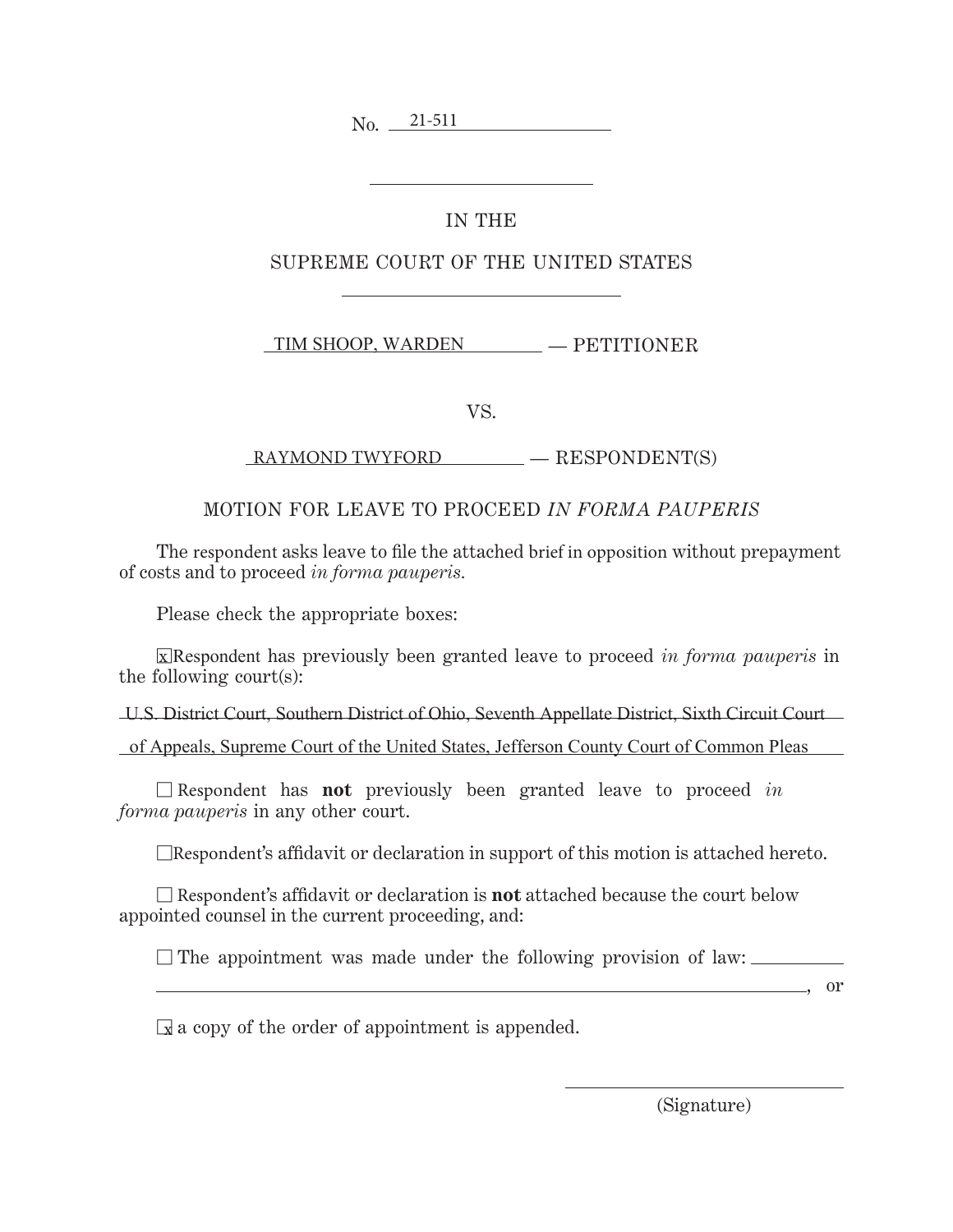Case: 2:03-cv-00906-ALM -EPD Doc #: 70 Filed: 02/06/08 Page: 1 of 2 PAGEID #: 481

## IN THE UNITED STATES DISTRICT COURT FOR THE SOUTHERN DISTRICT OF OHIO EASTERN DIVISION

#### RAYMOND A. TWYFORD, III,

#### Petitioner,

v. **Case No. 2:03-cv-906** 

#### MARGARET BRADSHAW, Warden, Magistrate Judge Norah McCann King

Respondent.

# ORDER

JUDGE ALGENON L. MARBLEY

Petitioner, a prisoner sentenced to death by the State of Ohio, has pending before this Court a habeas corpus action under 28 U.S.C. § 2254. This matter is before the Court upon petitioner's motion for leave to withdraw and substitute counsel, (Doc. # 66), and petitioner's supplement in support of that motion. (Doc.  $\# 68$ ).

On January 28, 2008, one of petitioner's attorneys, Michael J. Benza, filed a motion for leave to withdraw as counsel in this matter due to his acceptance of an appointment to the faculty ofCase Western Reserve University School ofLaw. (Doc. # 68). Mr. Benza requested that the Court appoint attorney Alan Rossman to serve as substitute counsel in this matter. On January 29,2008, the Court issued an Order directing Mr. Benza to file a supplement to his motion to withdraw and substitute counsel. Specifically, the Court directed Mr. Benza to provide the Court with an articulation of Mr. Rossman's qualifications to serve as counsel in this matter, as well as an assurance that Mr. Rossman is willing to undertake petitioner's representation. (Doc. # 67).

On February 1, 2008, Mr. Benza filed additional support for his motion to withdraw and substitute counsel. (Doc. # 68). According to Mr. Benza, Mr. Rossman is qualified to serve as counsel in this matter because he has extensive capital litigation experience in both state and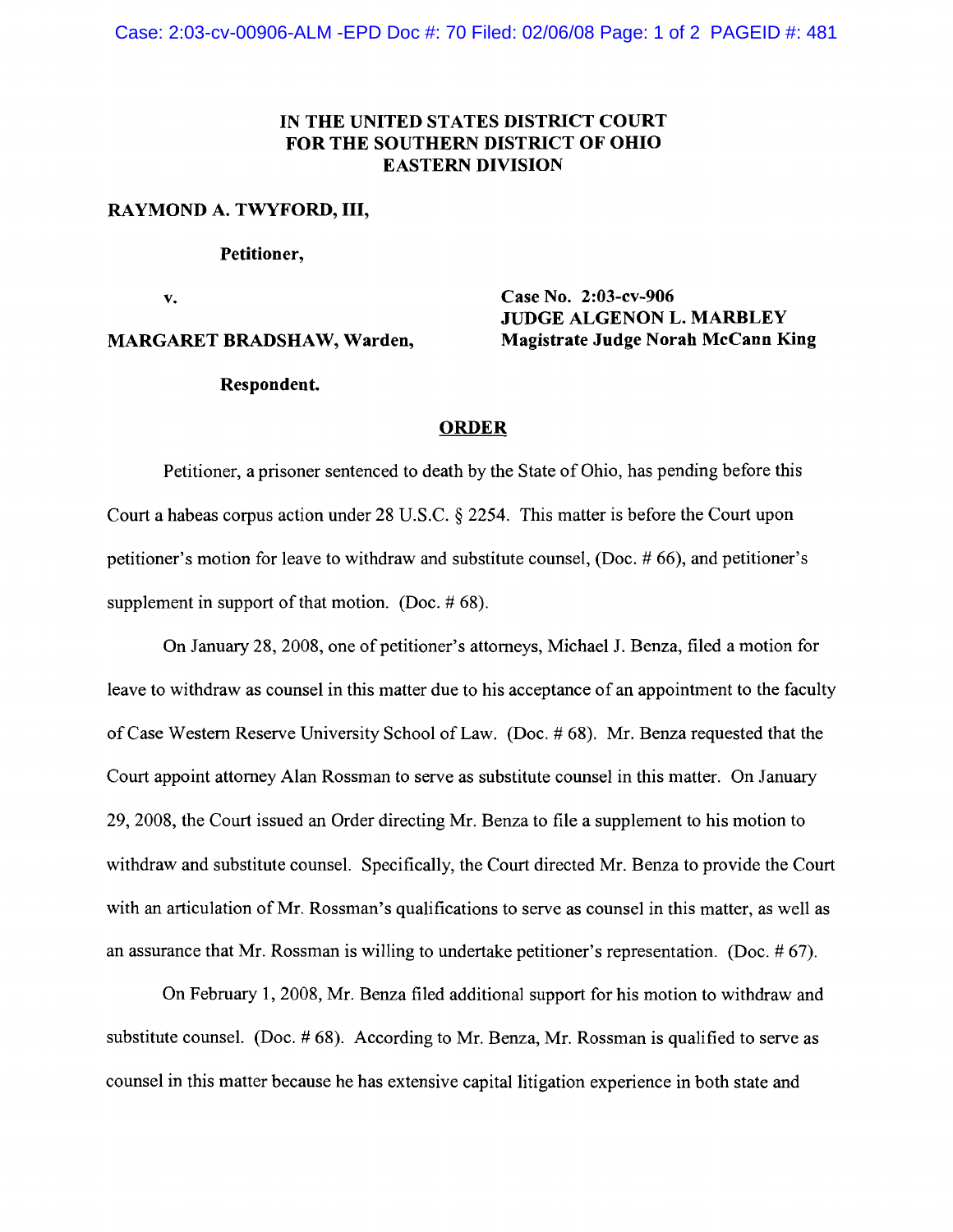#### Case: 2:03-cv-00906-ALM -EPD Doc #: 70 Filed: 02/06/08 Page: 2 of 2 PAGEID #: 482

federal courts. Mr. Benza states that Mr. Rossman has been involved in capital litigation for more than 20 years and is certified by the Ohio Supreme Court to serve as lead trial and appellate counsel in capital cases. Additionally, Mr. Rossman is already familiar with petitioner's case because he represented petitioner in his state *Murnahan* proceedings.

For good cause shown, the Court **GRANTS** Mr. Benza's motion for leave to withdraw. Further, the Court **GRANTS** petitioner's motion to substitute Alan Rossman as counsel in this matter. Although the Court does not have before it a formal motion by Mr. Rossman indicating his availability and willingness to serve as counsel, the Court accepts Mr. Benza's representations that Mr. Rossman is available and willing to represent petitioner, and that cocounsel Mr. Mancino and petitioner are amenable to the substitution. The Court further finds that Mr. Rossman is qualified under the guidelines set forth in 18 U.S.C.  $\delta$  3599(a)(2) to represent petitioner in this matter.

For the foregoing reasons, Petitioner's motion for leave to withdraw and substitute counsel (Doc. # 66) is **GRANTED.** 

**IT IS SO ORDERED.** 

N I . United States District Judge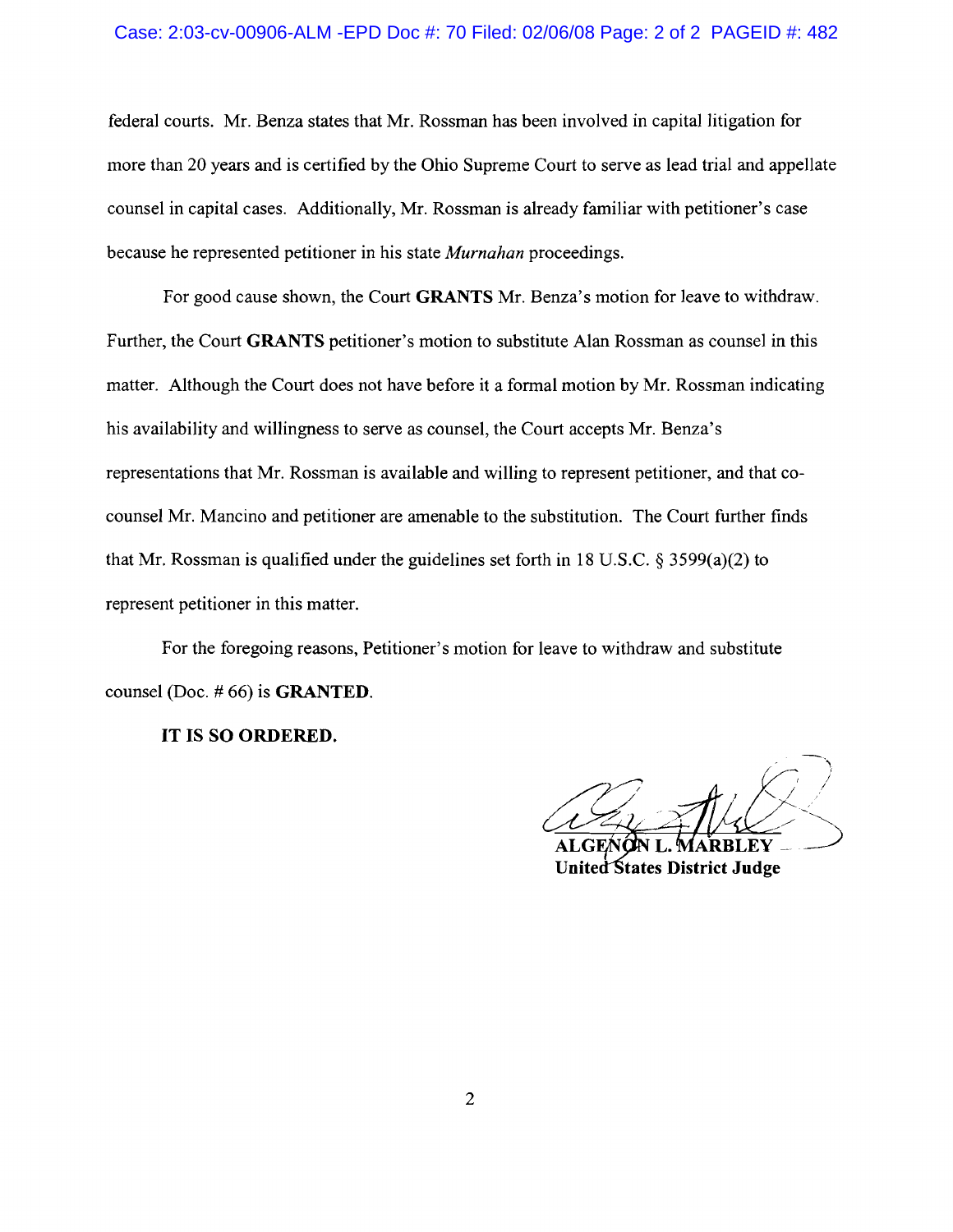Case: 2:03-cv-00906-ALM-EPD Doc #: 75 Filed: 06/10/08 Page: 1 of 1 PAGEID #: 494

#### **IN THE UNITED STATES DISTRICT COURT FOR THE SOUTHERN DISTRICT OF OHIO EASTERN DIVISION**

**RAYMOND A. TWYFORD, III,**

**Petitioner,**

**vs. Civil Action 2:03-CV-906 Judge Marbley** 

**MARGARET BRADSHAW, Warden,**

**Respondent.**

#### **ORDER**

Petitioner's motion, Doc. No. 74, for reassignment of this case to the Capital Habeas Unit of the Office of the Federal Public defender for the Northern District Ohio, is **GRANTED.** 

**The Clerk will reflect this change on the docket.** 

June 10, 2008 s/Norah McCann King Norah M<sup>c</sup>Cann King United States Magistrate Judge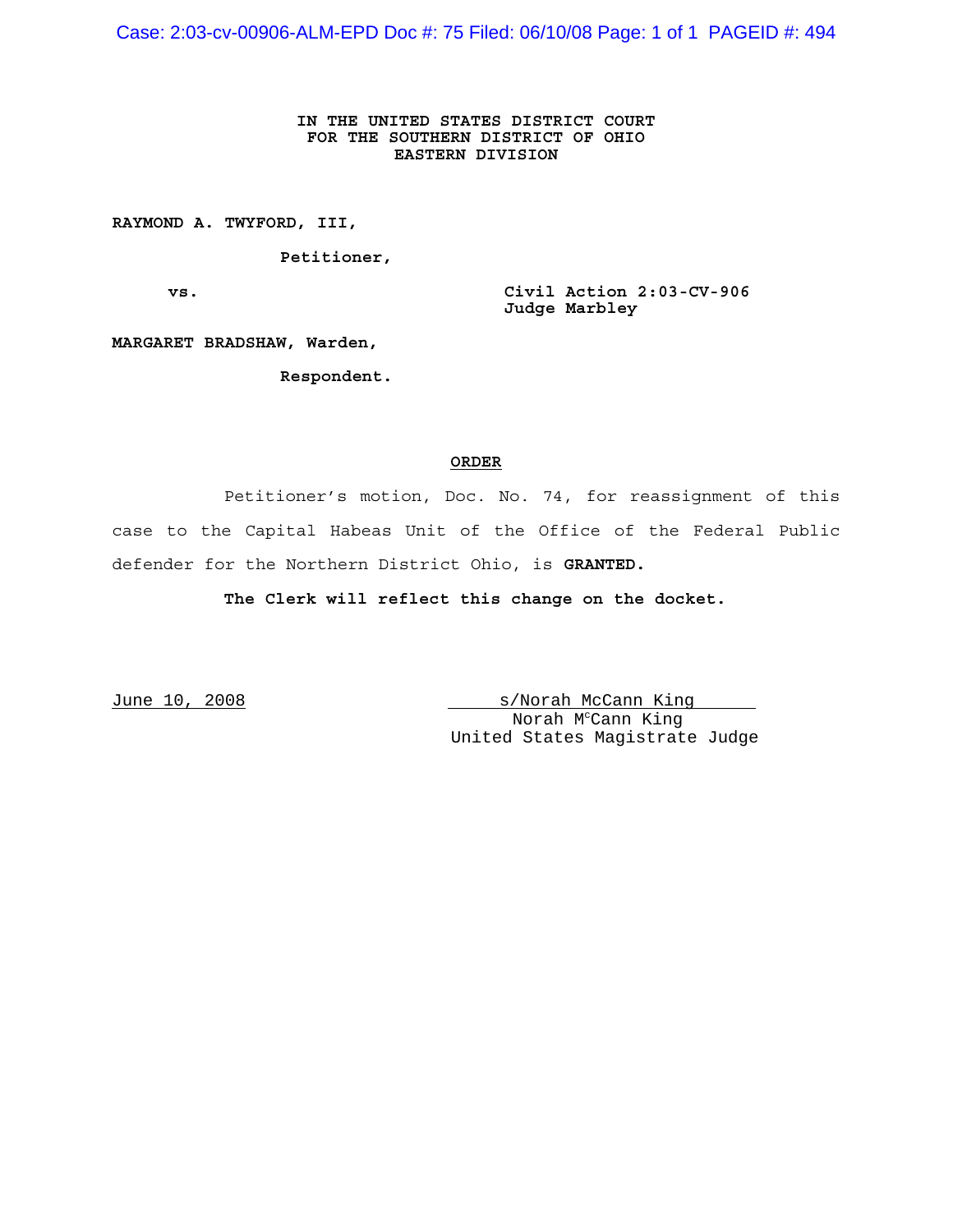## IN THE UNITED STATES DISTRICT COURT FOR THE SOUTHERN DISTRICT OF OHIO **EASTERN DIVISION**

#### RAYMOND A. TWYFORD, III

v.

Ç.

Petitioner,

Case No. 2:03cv906 **DISTRICT JUDGE MARBLEY Magistrate Judge Deavers** 

#### **MARGARET BRADSHAW, Warden,**

#### Respondent.

#### **ORDER**

Petitioner, a prisoner sentenced to death by the State of Ohio, has pending before this Court a habeas corpus action pursuant to 28 U.S.C.  $\S$  2254. This matter is before the Court on Attorney Paul Mancino, Jr.'s motion to withdraw as counsel for Petitioner and Petitioner's request that Attorney Michael J. Benza be appointed as substitute counsel. (ECF No. 94.)

This Court originally appointed counsel to represent Petitioner in these habeas proceedings pursuant to 21 U.S.C. § 848(q)(4)(B), which is now recodified at 18 U.S.C. § 3599(a)(2). On October 2, 2003, the Court appointed Attorneys Michael Benza and Paul Mancino, Jr., to serve as counsel for Petitioner. (ECF No. 12.) On January 1, 2008, Mr. Benza filed a motion to withdraw as counsel and requested the Court appoint Attorney Alan Rossman as substitute lead counsel. (ECF No. 66.) The Court granted Attorney Benza leave to withdraw and appointed Attorney Rossman of the Office of the Federal Public Defender, Northern District of Ohio, Capital Habeas Unit, as counsel for Petitioner. (ECF Nos. 70, 75.)

Attorney Mancino now represents to the Court that due to the current demands of his practice, he has "insufficient time and resources to properly and effectively commit to his continued representation of Mr. Twyford." (ECF No. 94, at PageID # 767.) Petitioner asks this